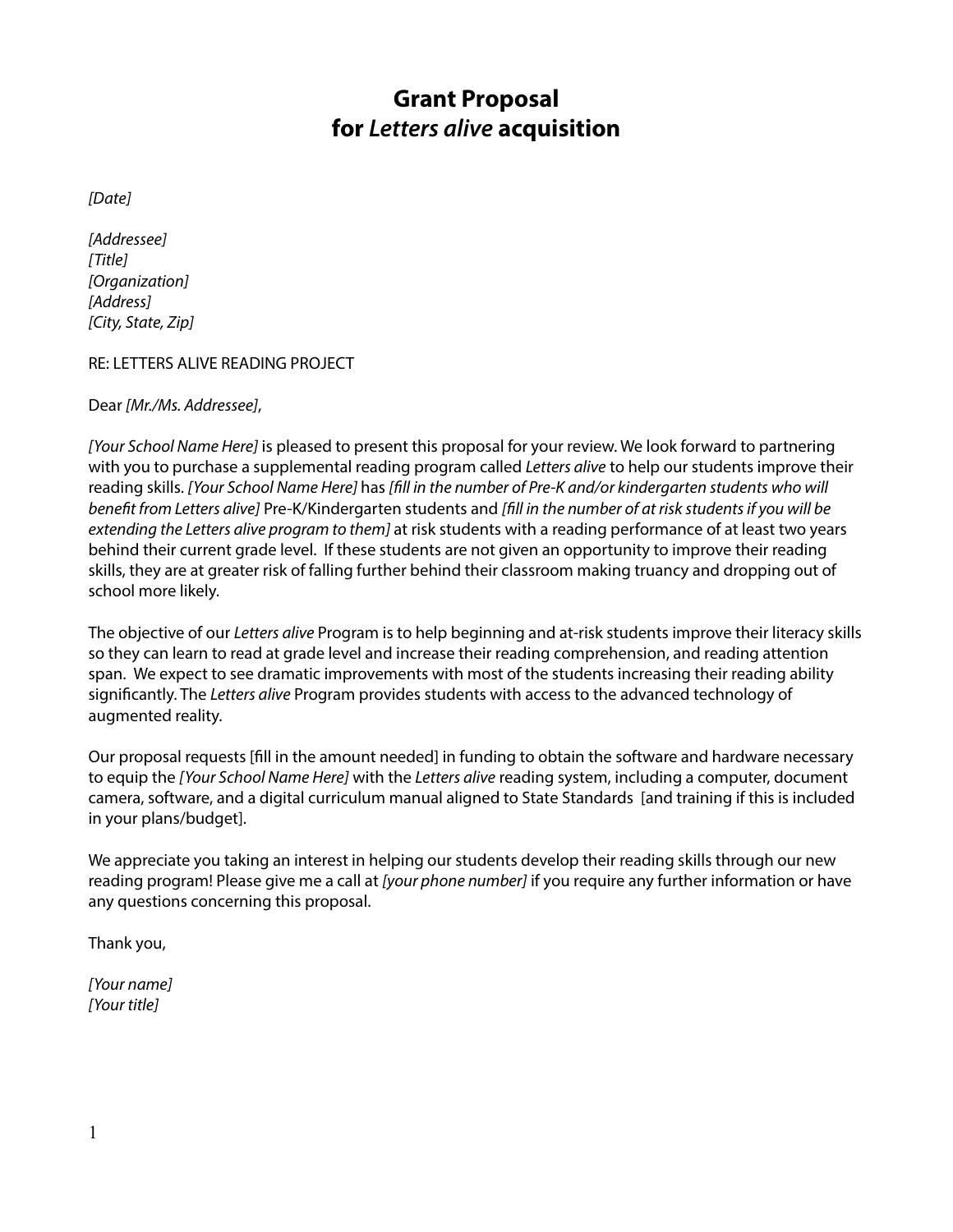# *Letters alive* **Reading Program: Improving Reading Performance for Beginning and At Risk Students**

**Submitted to:** *[Name of Granting Organization]*

**Date: [Date of Grant Request]**

*[Your Name] [Your title] [Your School Name Here]*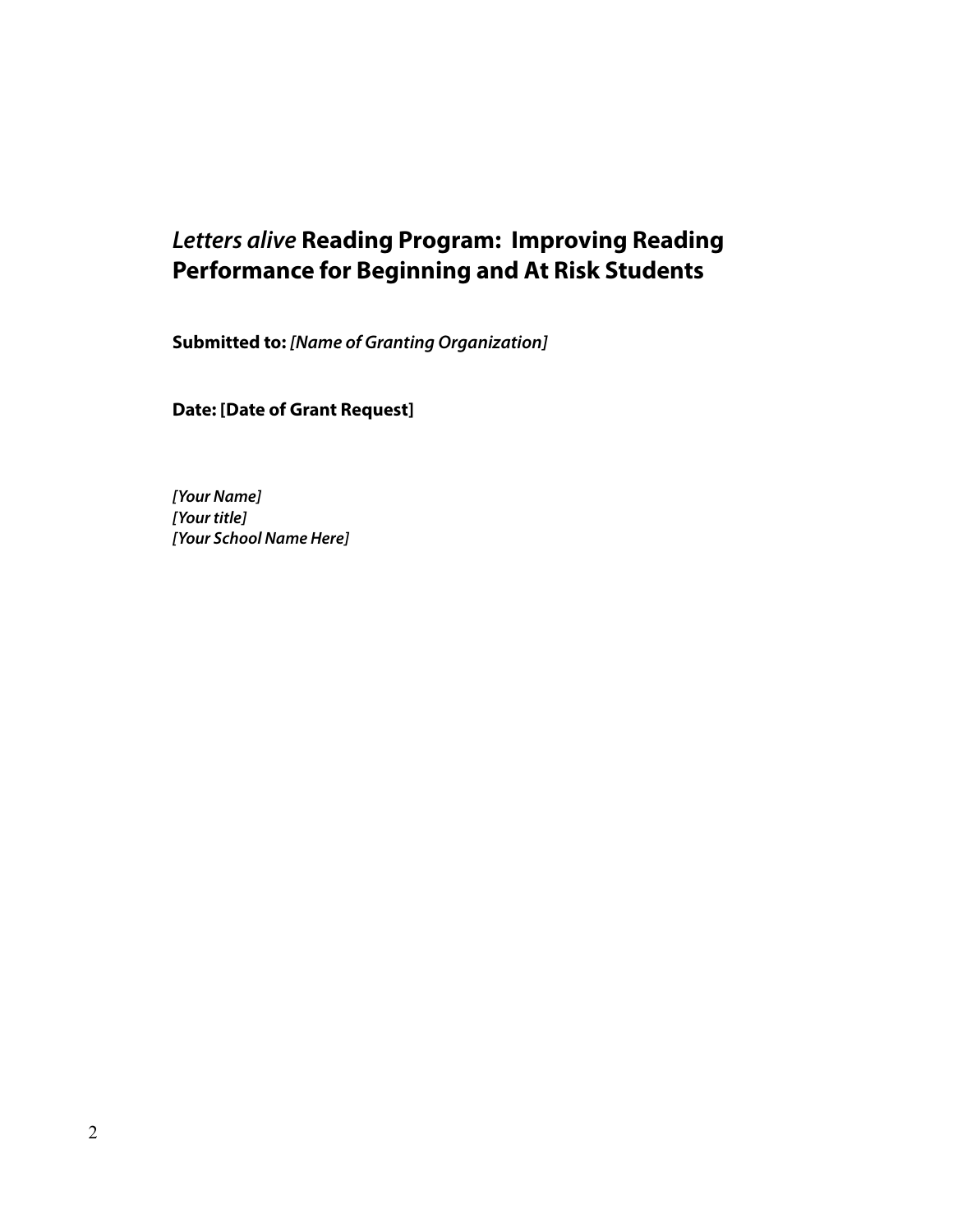# *Letters alive* **Reading Program: Improving Reading Performance for Beginning and At Risk Students**

## **Project Overview**

The *[Your School Name Here]* in [*your city and state*] is seeking a grant to purchase the *Letters alive* Reading Program with the objective of helping our beginning and at risk students increase their reading skills and to read at grade level using the same classroom textbooks and materials as their peers. The objective is that by the end of the year the students will have greater gains in emergent literacy skill development than students using no part of the *Letters alive* curriculum. The *Letters alive* program is aligned with State Standards and is based on the latest research on effective reading instruction. Funding in the amount of \$[*fill in the amount needed*] is requested to purchase the required software and hardware.

## **Statement of Need**

*[Your School Name Here]* has *[number]* Pre-k and Kindergarten students for whom the *Letters alive* Program is ideally suited. In addition another [*[fill in the number of at risk students if you will be extending the Letters alive program to them – delete this sentence if you will not be extending the program to other at-risk students]* students in grades 1 through 5 have been determined to be at risk in their reading performance for a variety of reasons including learning disabilities, such as attention deficit disorder (ADD) and dyslexia, or other economic and language-based difficulties. If these students are not given an opportunity to improve their reading skills they are, as studies show, more likely to be truant and drop out of school.

## **Program Description**

The *[Your School Name Here] Letters alive* program will enable Pre-K, Kindergarten, and at risk *[adjust included student groups as needed]* students to improve their reading skills through utilization of a computer equipped with a document camera, reading software, and cards that spring to life in 3D through the advanced technology of augmented reality. Students using this innovative reading system will be able to improve their use of existing classroom materials, including textbooks, providing them access to the general curriculum. The students will increase their reading speed and comprehension, which will help them obtain classroom subject proficiency.

## *Letters alive Supplemental Reading Program*

*Letters alive* software, from Alive Studios, uses augmented reality to provide a multi-sensory approach to help students learn early literacy skills. The *Letters alive* program was initially developed for people with reading difficulties caused by learning disabilities, such as dyslexia, attention deficit disorder (ADD) and other language based difficulties. The Letters Alive program, aligned with Kindergarten State standards, is a supplemental reading program that utilizes research-based best practices to teach early literacy skills.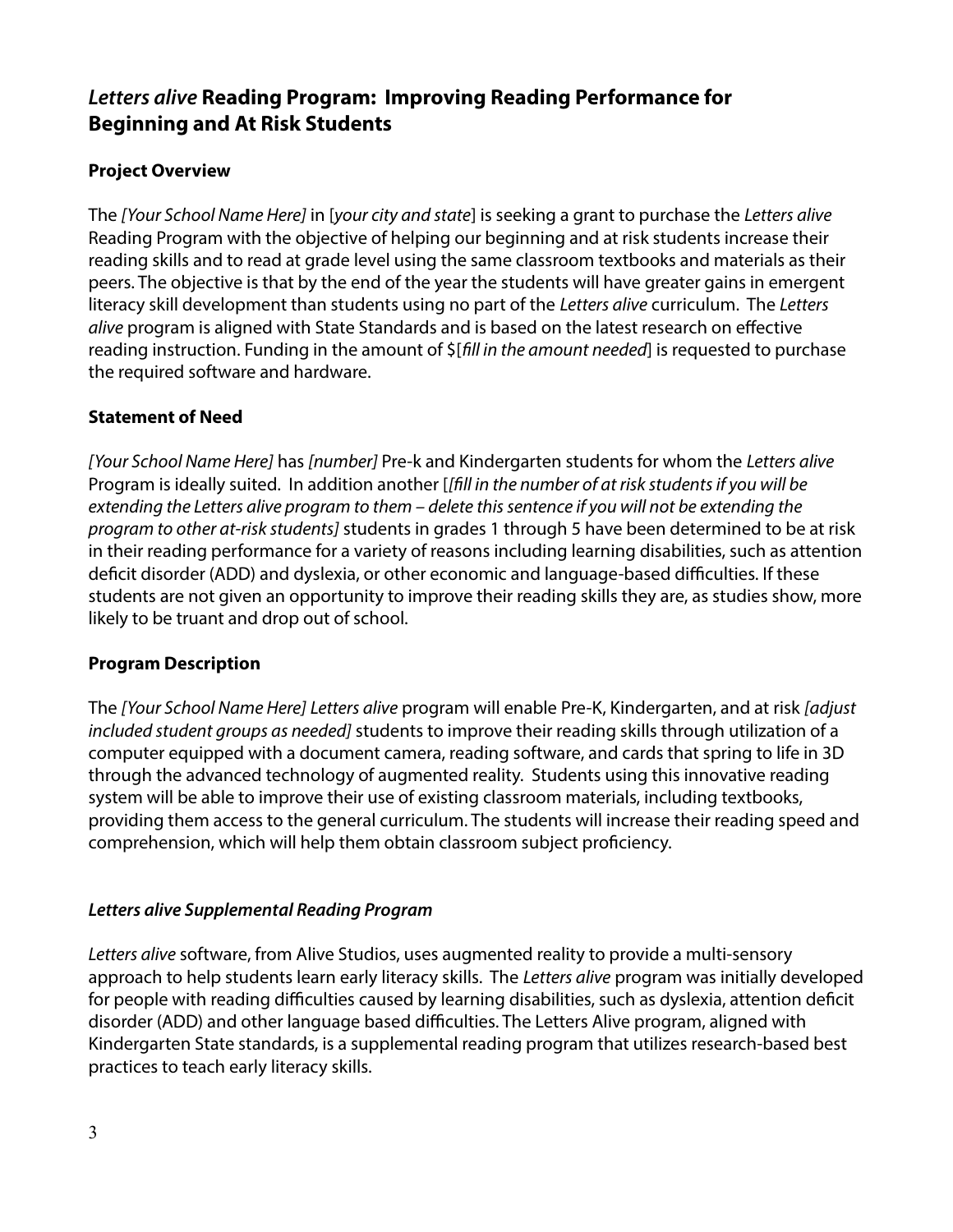The curriculum's 26 alphabet cards spring to life in 3D through the advanced technology of augmented reality. Each card features an animal that corresponds to a letter in the alphabet, and seem intelligent as they amazingly respond to the questions and sentences that the students build. Even reluctant learners enthusiastically respond to the animals, sounds, and interactive learning.

*Letters alive* builds students' phonemic awareness and phonics skills, presenting the sounds of letters and connecting those sounds to the letter itself. In addition, the lesson plans utilize 97 vocabulary cards (Dolch sight words) to strengthen comprehension and reinforce concepts of print through sentence-building exercises.

The Building Words module of the curriculum teaches letter recognition and phonics while strengthening phonemic awareness through word building. Augmented reality allows students to use the alphabet cards, along with 84 word family cards, to hear the sounds represented by each letter, blend, digraph, and rime to assemble words phonetically.

*Letters alive* includes a digital teacher's manual that includes daily lesson plans as well as student activities to cover a full school year of reading instruction. Over 200 activity sheets reinforce the skills students learn, and assessments are provided for teachers to measure students' progress. The lesson plans are mapped directly to State Standards for Language Arts at the kindergarten level. A curriculum map is provided identifying the particular standards that are covered in each daily lesson.

The *Letters alive program* has been shown (e.g. Ogletree & Allen, Submitted for publication in 2014, see attached) to positively impact students' early literacy skills.

## **Goals & Objectives**

The goal of the *[Your School Name Here] Letters alive* implementation is to enable Pre-K, kindergarten students and students with learning and reading disabilities *[adjust included student groups as needed]* to improve their reading skills to the point where they can succeed in school and develop the reading skills that will prepare them for high school and post secondary education.

Studies have shown that poor readers, who are reading at a grade level or more behind, are more likely to be disruptive in the classroom, truant from school, and at risk of dropping out of high school.

## **The main objectives include:**

1. Providing a measurable increase in reading comprehension and phonemic awareness, and reading attention span. The objective is that struggling students will significantly increase their reading speed and reading skills by one to two grade levels by the end of the school year.

2. Enabling poor readers to access the general curriculum through strengthened English vocabulary and a better understanding of word order in sentences.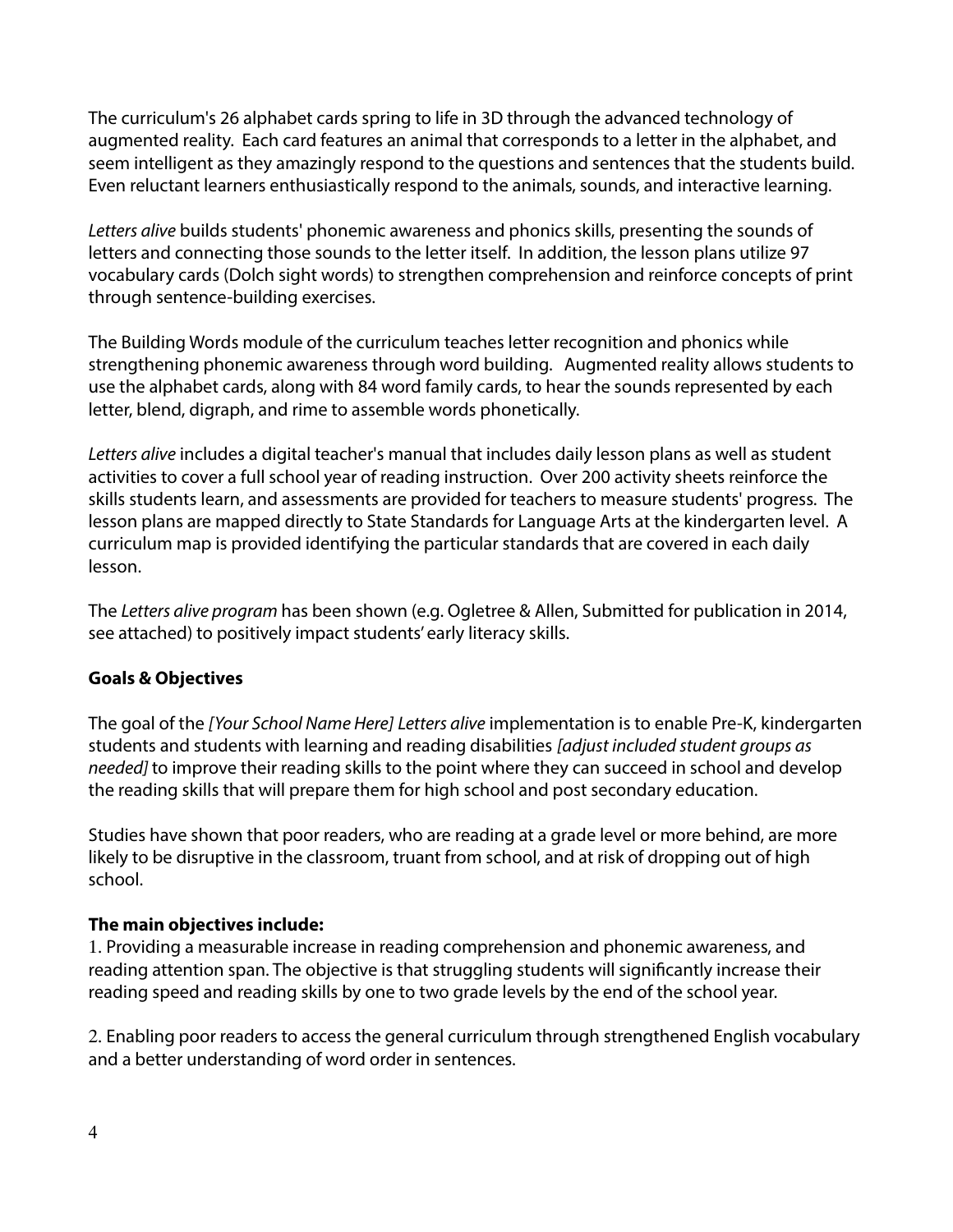3. Providing all students with a multi-sensory reading alternative that will help them increase their reading speed to the point they can read on their own.

4. Helping learning and reading disabled students stay in their regular classroom with their peers, so they can continue learning in a least restrictive environment.

# **Timeline**

[Add or delete steps as may be appropriate for your circumstances]

| <b>Activities</b>                                        | <b>Date</b> |
|----------------------------------------------------------|-------------|
| <b>Submit Grant Proposal</b>                             |             |
| <b>Expected Grant Notification</b>                       |             |
| Purchase and Deploy Letters alive Kits                   |             |
| Teacher Orientation (or training, if included in budget) |             |
| <b>Student Introduction</b>                              |             |
| <b>Test Initial Reading Comprehension</b>                |             |
| Begin 12 Week Phase                                      |             |
| <b>Test Reading Improvement</b>                          |             |
| <b>Prepare Results Report</b>                            |             |

## **Budget**

*[Include in the budget all expenses for your project, including necessary training costs. Mention any cofunding that you are using from other sources. You may want to include a brief narrative of expenses along with a table of individual cost components. ]*

The budget includes funds for the *Letters alive* system containing the software, cards, and curriculum along with *[include "*with a dedicated computer and document camera*" and "*along with a teacher cart*" these accessories will be included in your proposal]*.

| Price        | <b>Quantity</b> | <b>Total</b> |
|--------------|-----------------|--------------|
|              |                 |              |
| <b>Total</b> |                 |              |

*[Fill in the appropriate Letters alive product descriptions, quantities and prices in this table]*

## **Total \$[Fill in the total amount requested]**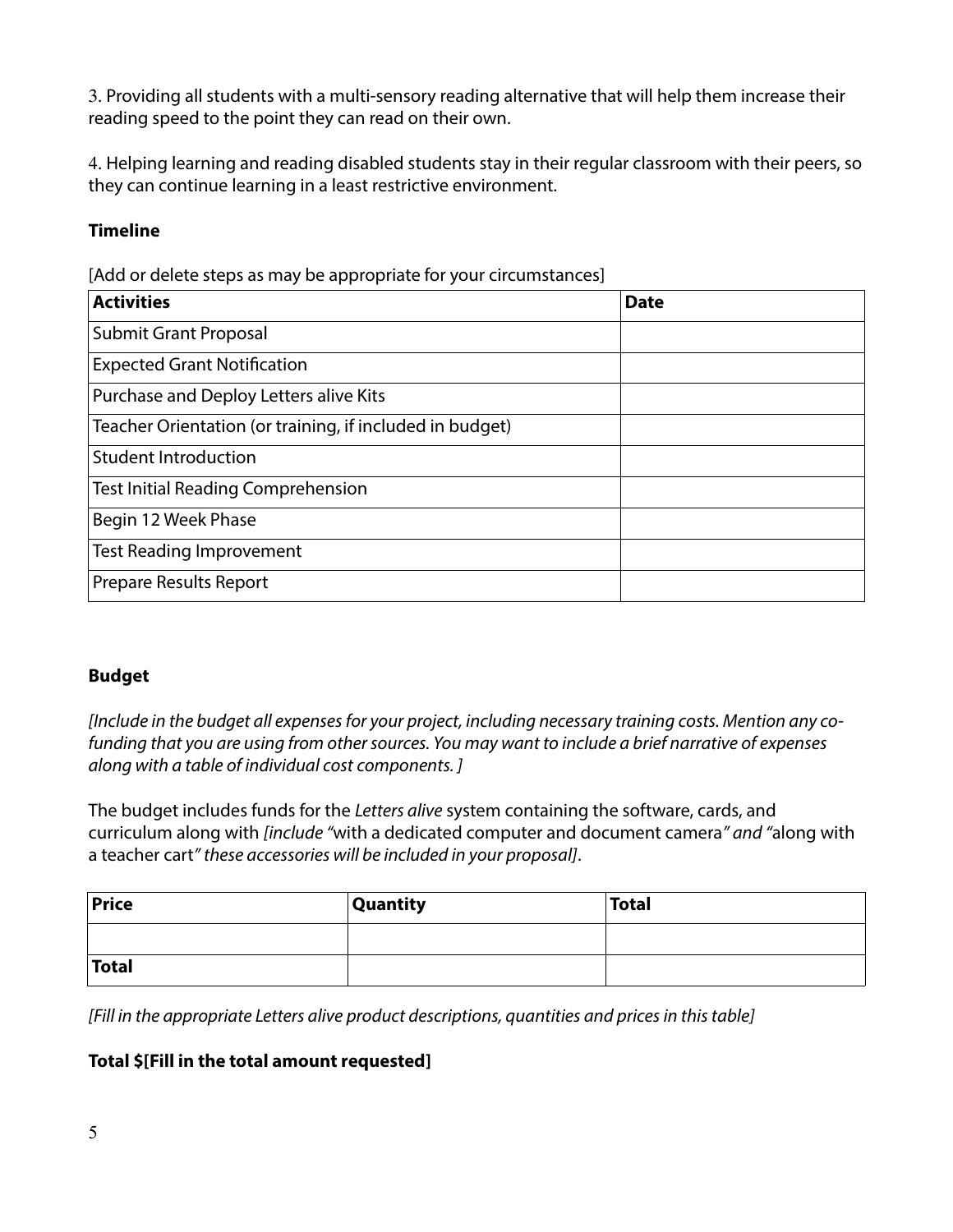## **Evaluation**

Standardized reading tests will be conducted at the start of the Letters alive project and again at the end of the school year to determine increases in reading speed and comprehension.

# *Staff and Organizational Information*

*[Include the staff qualifications, certifications, and skills. Describe the organization and include information indicating the organization's capacity to implement and sustain the program.]*

## *Appendix*

*[[Include any relevant items in the Appendix including letters of support, the attached research report, and product literature.]]*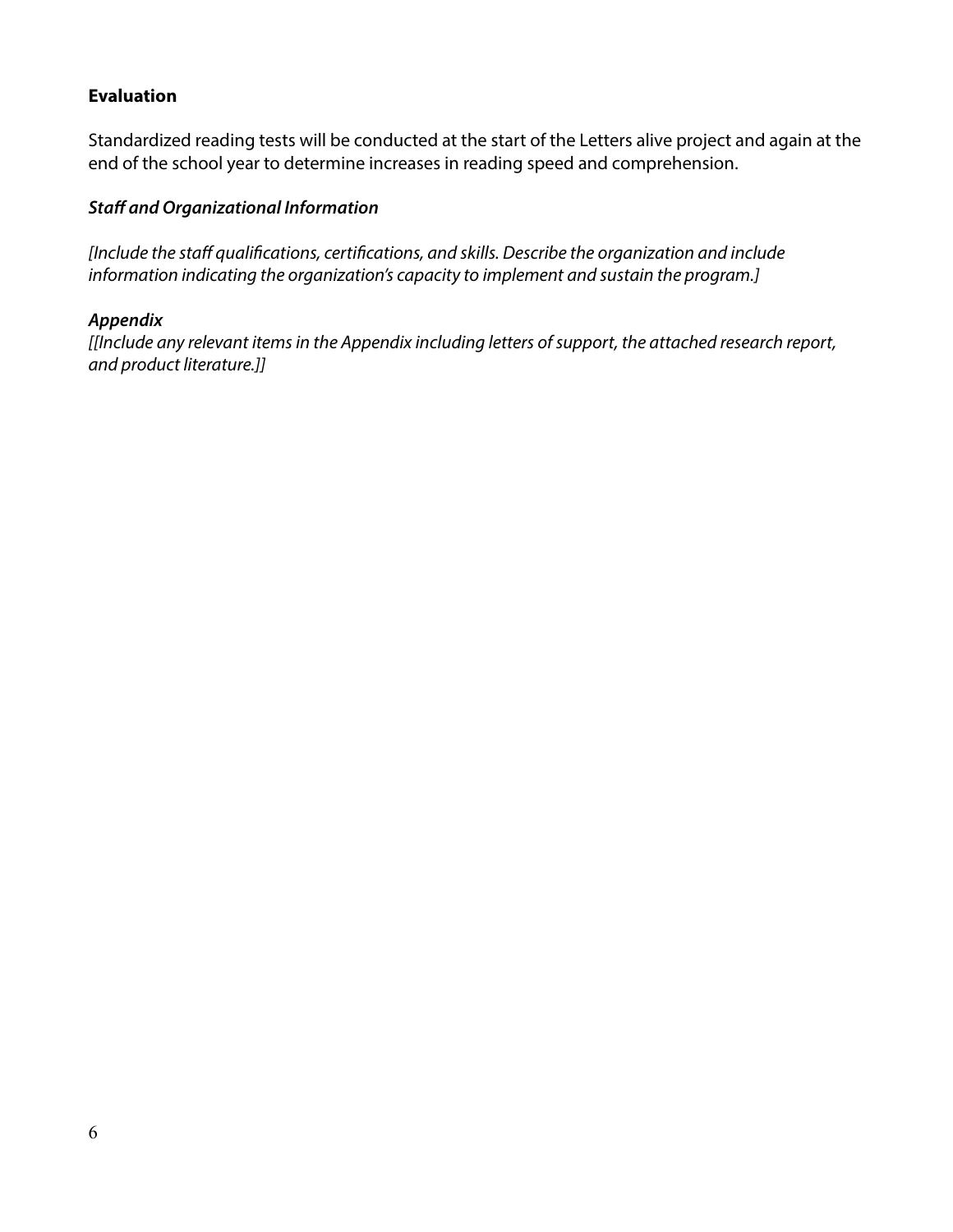## **Mix Methods Research "Findings Report" Letters Alive: Case Study**

#### **Executive Summary**

The evaluation of the Letters alive® curriculum was designed by Dr. Tamra W. Ogletree and Jennifer K. Allen. The Letters alive® curriculum goals for children who participate in the program in grades pre-K and kindergarten include acquiring an awareness of the letters in the alphabet, learning the specific sounds that letters make, understanding that letters are the building blocks for words and that words form sentences, and recognizing pre-k and kindergarten sight words. The research project was conducted at an elementary school in the southeast and utilized a case study approach to collect data across three pre-K and three kindergarten classes over a three month period. The researchers used mixed methods in order to obtain the most accurate and meaningful data possible, so quantitative and qualitative data were collected and analyzed. Guiding questions for the study included the following: a.) How effectively does the program operate to its intentions and goals? b.) To what extent does the program influence positive student outcomes?

#### **Evaluation Methodology**

For this particular study, pre-K and kindergarten teachers implemented the Letters alive® curriculum with their students at an elementary school in the Southeastern part of the United States. Permission to work within the school was granted by the school principal and school system superintendent. Because the study involved research with human subjects, all Institutional Review Board requirements were followed. In order for students to participate in the study, parents had to read, sign, and return the informed consent form on behalf of their child, and students had to give their assent to participate. Teachers and paraprofessionals also had to sign informed consent forms.

The study's design was carefully and systematically planned. To focus on objectivity, accuracy, and validity, the researchers used a case study approach yielding three comparison groups within each grade level (a full-implementation treatment group, a partial implementation treatment group, and a control group). The researchers used random purposeful sampling to assign classrooms to groups. The full-implementation classrooms utilized the augmented reality/threedimensional aspects of the curriculum, the partial-implementation classrooms used the letter cards and word cards without the augmented reality/three-dimensional features, and the control group classrooms used no parts of the program. Researchers collected data from these three pre-K classrooms and three kindergarten classrooms over a three month period. Mixed methods for collecting and analyzing data were used, with qualitative and quantitative data sets. Qualitative data included teacher and student interviews along with classroom observations, while quantitative data consisted of results from the AIMSweb® (2003) pre- and post-assessments for early literacy skills (letter recognition and letter-sound fluency).

To obtain quantitative data, the researchers used the AIMSweb® Benchmark Assessments for Letter Naming Fluency and Letter Sound Fluency (2003). After careful consideration of other evaluation instruments, this assessment measure was chosen by the researchers for several reasons. First, the National Center on Response to Intervention (NCRTI) had recently awarded the AIMSweb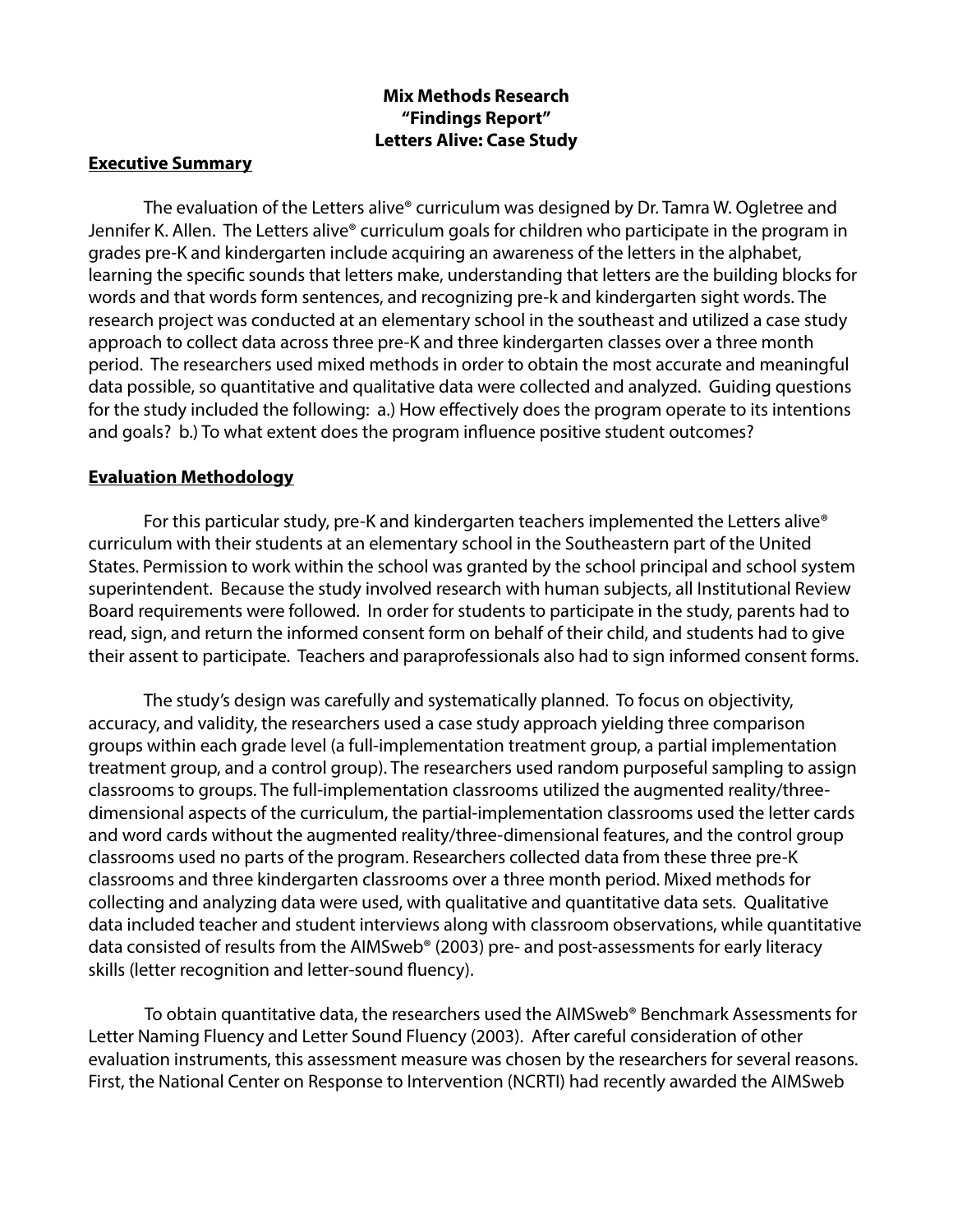assessment system the highest possible rating for validity and reliability among progress monitoring tools, making AIMSweb a leading assessment tool for assessing early literacy skills (PRWeb, 2009). Additionally, the AIMSweb® assessments were already being used by the school for all benchmark testing and progress monitoring in grades K-5, which made the assessments familiar and readily accessible. Furthermore, these assessments measured letter recognition and the ability to relate letters and sounds, which are two of the key emergent literacy skills addressed by the Letters alive® Curriculum.

Since the initial assessments were administered in early February, the kindergarten preassessment data came from the Kindergarten Winter Benchmark, and the post-assessment data came from the Kindergarten Spring Benchmark, which was administered in mid-May. Both the preand post-assessments were administered by the kindergarten testing coordinators, of which there were two, and scores of participating students were reported directly to the researchers. Since there are no pre-K evaluation tools included in the AIMSweb<sup>®</sup> materials, the researchers used the Kindergarten Fall Benchmark for the pre-K pre-assessment data, which was also administered in early February, and they used the Kindergarten Winter Benchmark for the post-assessment data, which was administered in mid-May. Both the pre- and post-assessments were administered to participating pre-K students by the researchers.

#### **Findings**

The pre-K quantitative data sets reveal that students in the full implementation classroom of Letters alive experienced greater gains in emergent literacy skill development than the students in the partial implementation classroom, and students in both the full and partial implementation classrooms experienced greater growth than the students in the classroom using no parts of the Letters alive<sup>®</sup> curriculum. The following data tables show that students in the full implementation classroom experienced the greatest gains on both the Letter Naming and Letter Sound Fluency assessments, and the average increase for the class was +14.76 letters named correctly and +13.93 letter sounds given correctly. In the partial implementation class, all but three students made gains on the Letter Naming Fluency Assessment, with a class average gain of +8.89 letters named accurately. Additionally, all students made gains on the Letter Sound Fluency Assessment, with a class average gain of +8 letter sounds produced correctly. For the class with no implementation, gains were far less notable, with class average gains of +7.31 for Letter Naming Fluency and +3.5 for Letter Sound Fluency. In this class, fewer children made sizable gains and more children made no gains with four students showing decreased ability to produce letter sounds correctly at the end of the study period. Because the students in the full implementation classroom experienced greater growth than the students in the partial implementation classroom, and the students in the partial implementation classroom experienced more growth than the students in the classroom with no implementation, the researchers concluded that the Letters alive® does yield positive outcomes for students.

The pre-K teachers reported considerable use of the Letters alive® materials as their only additional supplemental emergent literacy curriculum consisted of Animated Literacy™, which is a program these teachers had used for several years and were already very familiar with. The fullimplementation classroom used the materials (including the 3-D components) almost daily during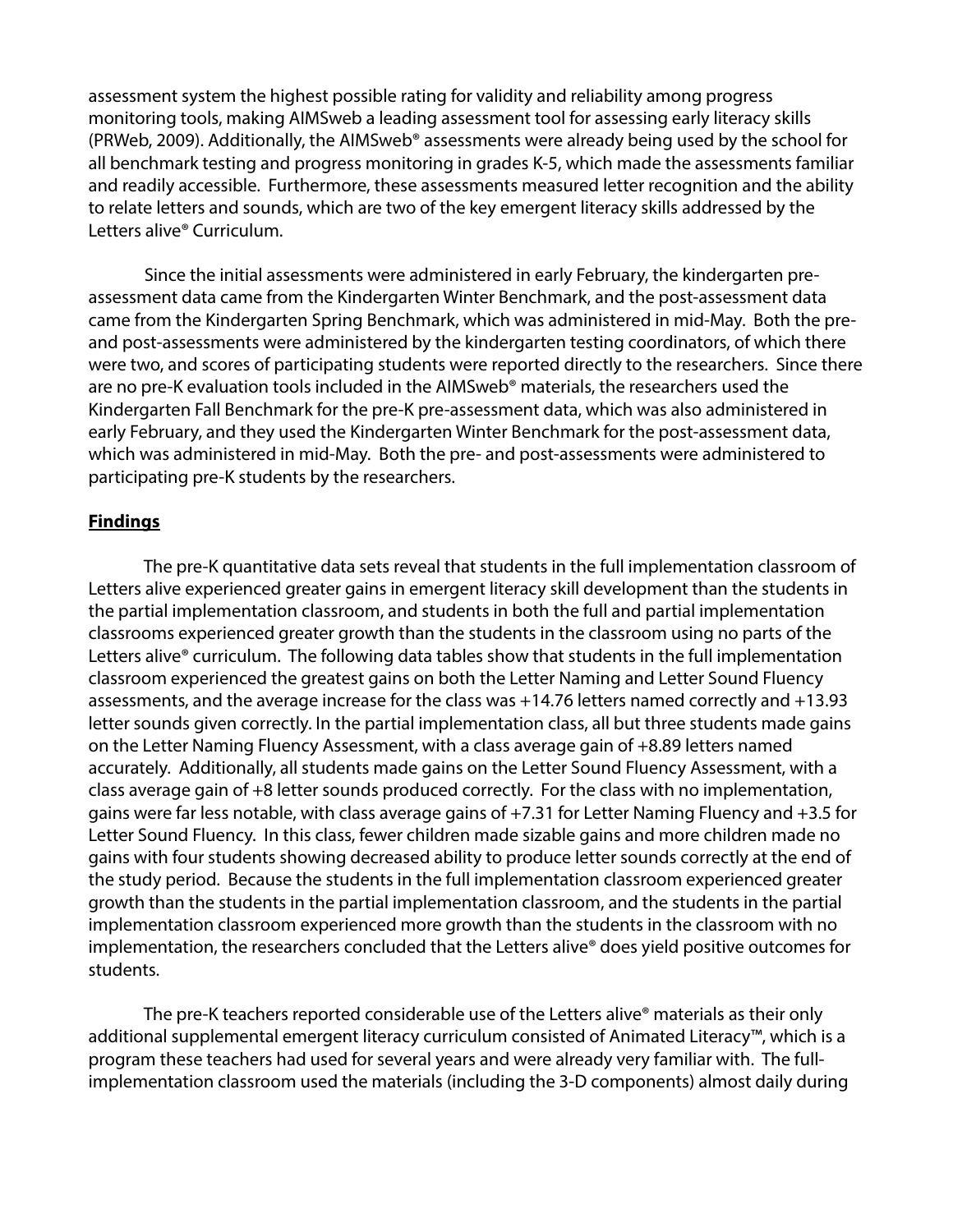the three month period, and the partial implementation classroom used the letter cards and sight word cards to the same degree. The full-implementation classroom teacher used the materials mostly during whole group reading sessions (because she said it was nearly impossible to utilize the 3-D features without catching the attention of all students), while the partial implementation classroom teacher used the materials with whole group, small group, and individualized instruction.

The pre-K teachers provided valuable qualitative data through their interview responses and during the classroom observation. Both the full implementation and the partial implementation teachers noted that the Letters alive® curriculum perfectly targeted their students' emergent literacy needs. Many students still needed reinforcements for learning letters, sounds, and sight words, while some needed the challenge of building sentences. They also noted that while their students were used to the Animated Literacy™ curriculum for learning letters and sounds, some students seemed to connect better with the Letters alive<sup>®</sup> materials, especially those students in the fullimplementation classroom. The teachers believed that this, perhaps, may have been due to the multi-sensory aspects of the program.

The pre-K teachers discussed many advantages to using the Letters alive® curriculum. During our interviews, the full implementation classroom teacher stated that her students loved when the animals came to life and that they were "engaged with them." She remarked that even students who typically had attention difficulties were engrossed during the Letters alive® lessons. She added that a few of her students "really, really responded to it because of the sound and the visual stimulation." Of all of her students, she said, "They like hearing the computer-generated sounds of a letter. Like the letter E is 'eh.' They like hearing it come from the computer. . .they seem to hear that more than they do just me saying it. . .they love the visuals, love the visuals." In addition to seeing the animals come to life, she also reported that her students loved seeing the video clips she showed that accompanied each animal because they enjoyed seeing each animal in its authentic habitat. The partial implementation classroom teacher discussed the fact that the letter cards and sight word cards seemed somewhat confusing and disconnected without the technological component at first, but she could see how adding the technological piece could really be a wonderful added resource for her classroom literacy program because she thought her students would really be enticed by seeing "the visual animals come to life." She also noted that the repetitiveness of using the letter cards on a daily basis and giving her students consistent exposure to them really helped familiarize her students with the letters and sounds. She liked the sight word cards as well, and she reported that a few of her students were already reading and the sight word cards had helped them recognize more words in context.

The kindergarten teachers discussed advantages of the Letters alive® curriculum with the researchers. The full implementation teacher noted that her students really seemed to connect with the animals theme because animals are something that young children "can relate to." She also added that the program exposes children to new animals they might not yet know about and that this was a great unexpected outcome of the curriculum. The partial implementation kindergarten teacher added that even though she wasn't able to use the technological aspects of the program, she had watched the videos about the 3-D features, and she was excited about having the "added resource" for the following school year because she thought it would really captivate the students and get them interested in learning because it was multi-sensory with sights, sounds, movements,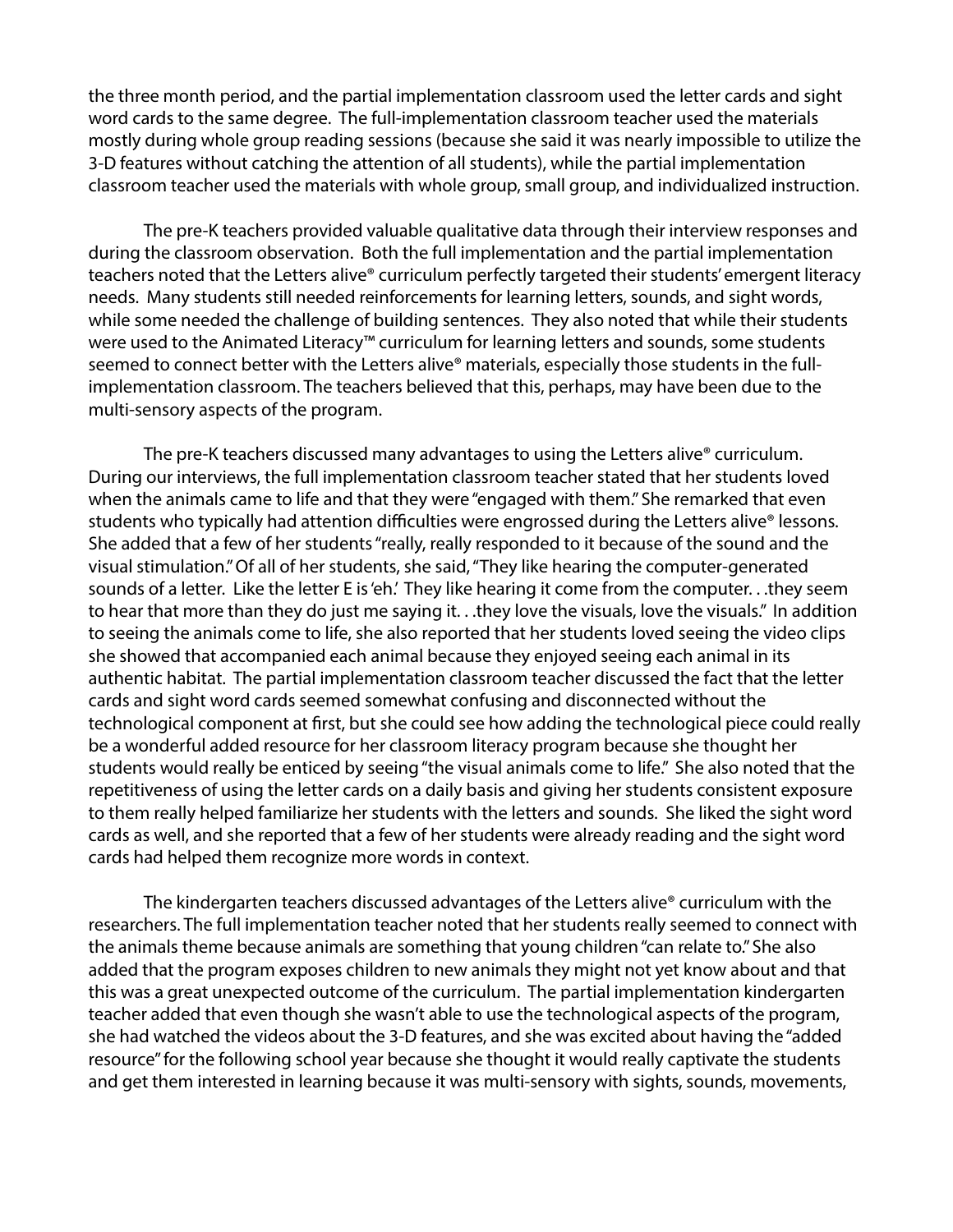The project manager conducted student interviews with the students in the full implementation classroom throughout the study process to gather data on the students' experiences with the Letters alive® curriculum. One student said that her favorite part of the program was "when the animals pop out," and she also added that she loved it when the animals moved and made sounds. Additionally, when she discussed the previous lesson when the animals would not move or make sounds, she thought that the animals were just sleepy and that was why they wouldn't cooperate. Another student stated that he liked learning about animals and that it was fun when the animals made sounds and moved. He noted that the dolphin was the coolest

animal because "she can do back flips." Another student first answered that she didn't like learning about letters and sounds with the animals, but then she said, "Actually, I like the crocodile…because he scares us." Another student mentioned that the animals scared some of the students when they came out, but in a fun way. She talked about how the animals reminded her of going to the zoo with her mother.

## **Student Outcomes for Letter Naming Fluency and Letter Sound Fluency**

The scores from the AIMSweb® Letter Naming and Letter Sound Fluency Assessments (the quantitative data from this study) suggest that the Letters alive® curriculum positively impacts students' early literacy skills. 100% of students in the full implementation classroom experienced gains on the Letter Naming Fluency Assessment, while 84.2% of students in the partial implementation classroom experienced gains on that assessment, followed by only 78.6% of students in the classroom with no exposure who experienced gains on the Letter Naming Fluency test. Additionally, 100% of students in the full implementation classroom and the partial implementation classroom experienced gains on the Letter Sound Fluency Assessment, while only 64.3% of students in the classroom with no exposure experienced gains. Additionally, greater average gains were achieved in the classrooms with full or partial exposure than were made in the classroom with no exposure. While it would be risky to conclude that this same data stratification would result from students in other classroom settings, it is likely that, all things equal, students who receive full exposure to the Letters Alive curriculum will benefit more than those students who receive no exposure. Additionally, it must be noted that this study spanned only a three month period, even though the Letters alive® curriculum is meant to last a full school year. This suggests that even greater gains could be achieved when the curriculum is implemented over the course of a full academic school year.

#### Credentials:

Tamra Ogletree has a PH.D. in Language and Literacy and a Certificate in Interdisciplinary Qualitative Research from the University of Georgia. She holds an L-7 certificate in Educational Leadership and a M.Ed. in Early Childhood and Middle Grades Education with an emphasis in Language Arts and Science education. She currently is an Associate Professor of Reading at the University of West Georgia. She is also the Regional Site Director of the GA Girl's STEM Collaborative Project, Director of the Cherokee Rose Writing Project which is part of the National Writing Project, and leader researcher of the Applied Research Team for the U-Lead endeavor of the University of West Georgia. She has presented at regional, state, national, and international conferences. Tamra has experience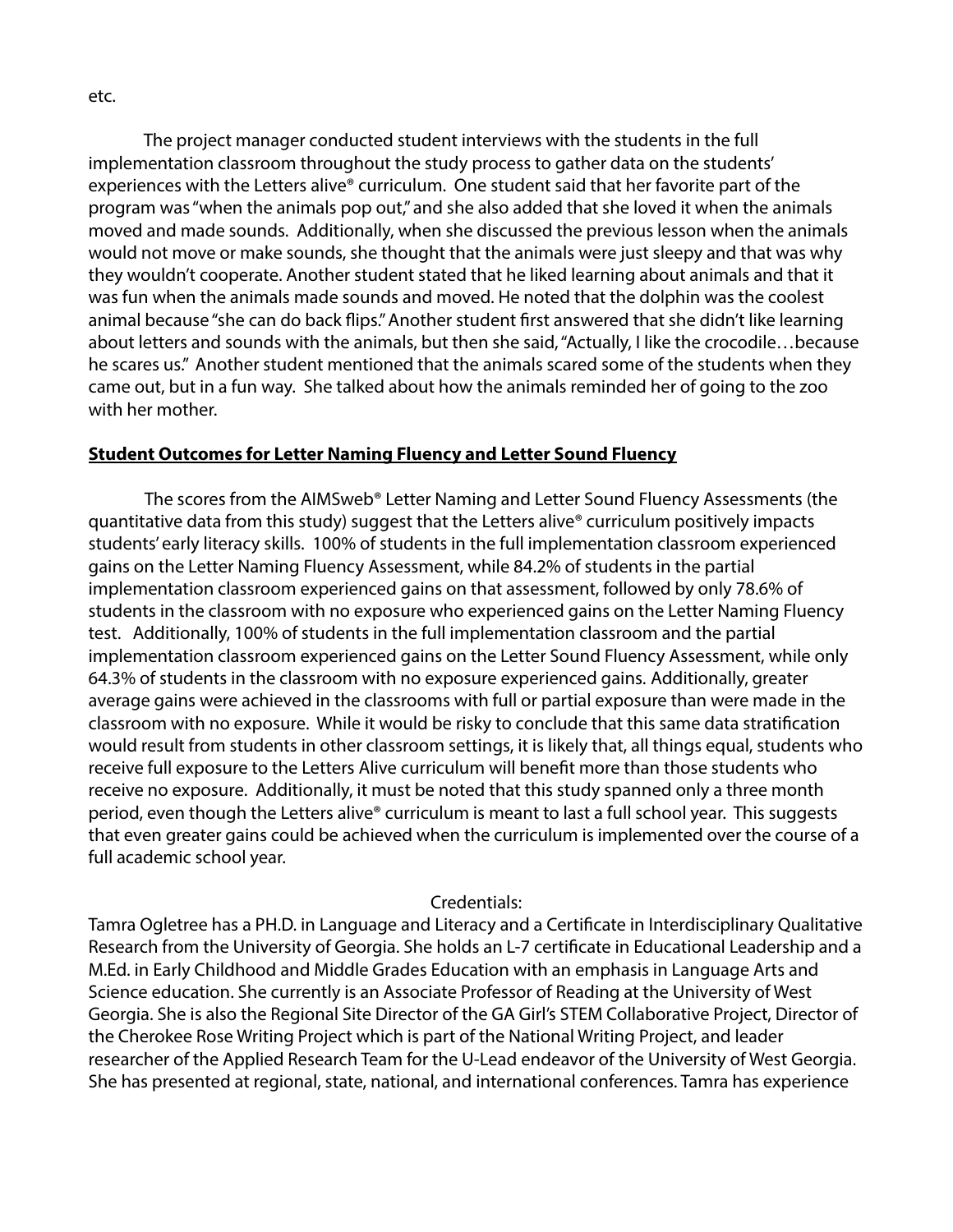evaluating programs that fall under the umbrella of K-12 curricula, educational leadership, literacy initiatives and school-corporation partnerships.

Jennifer Allen has a B.S.Ed. in Early Childhood Education from the University of Georgia and a M.Ed. in Reading Instruction from the University of West Georgia. She also holds an in-field endorsement for Gifted Education and an ESOL endorsement. Jennifer has taught elementary school students for ten years, working in second, fourth, and fifth grade classrooms and in the gifted resource setting. She is currently a Graduate Teaching Assistant in the Reading, Writing, Children's Literature, and Digital Literacies program at the University of Georgia where she is working on her PhD. She is a Teaching Consultant and Legislative Advocate for the Cherokee Rose Writing Project, and was an invited consultant for the Just Write Writing Academy and Camp Kudzu Writing Academy at the University of West Georgia.

## References:

- AIMSweb Assessment System. (2003). www.aimsweb.com. NCS Pearson, Inc.: Bloomington, MN.
- Cabell, S. Q., Justice, L. M., Konold, T. R., & McGinty, A. S. (2011). Profiles of emergent literacy skills among preschool children who are at risk for academic difficulties. *Early Childhood Research Quarterly*, *26*, 1-14.
- Dye, J. F., Schatz, I. M., Rosenberg, B. A., & Coleman, S. T. (2000). Constant Comparison Method: A Kaleidoscope of Data. The Qualitative Report, Volume 4, Numbers 1/2. Retrived at http://www.nova.edu/ssss/QR/QR4-1/dye.html.
- Elliott, E. M., & Olliff, . B. (2008). Developmentally appropriate emergent literacy activities for young children: Adapting the Early Literacy and Learning Model. *Early Childhood Education Journal*, *35*, 551-556.
- Maxwell, J. A. (2013). *Qualitative research design: An interactive approach* (3rd ed.). Thousand Oaks, CA: Sage.
- National Early Literacy Panel. (2008). *Developing early literacy: Report of the National Early Literacy Panel.* Washington, DC: National Institute of Literacy. Available from http://lincs.ed.gov/publications/pdf/NELPReport09.pdf.
- National Reading Panel. (2000). *Teaching children to read: An evidence-based assessment of the scientific research literature on reading and its implications for reading instruction. Reports of the subgroups.* Washington, DC: National Institute of Child Health and Human Development.
- Patton, M. Q. (2002). *Qualitative evaluation and research methods (3rd ed.).* Newbury Park, CA: Sage.
- PRWeb. (2009). Pearson's AIMSweb received highest possible rating for predictive validity and reliability from NCRTI. Retrieved from www.prweb.com/printer/2556504.htm on July 31, 2013.
- Reading First In Virginia. (2010). The University of Virginia. http://www.readingfirst.virginia.edu/pdfs/Phon\_Spel\_Handout.pdf. retrived on August 2, 2013.
- Storch, S. Al, & Whitehurst, G. J. (2002). Oral language and code-related precursors to reading: Evidence from a longitudinal structural model. *Developmental Psychology*, *38*(6), 934 947.